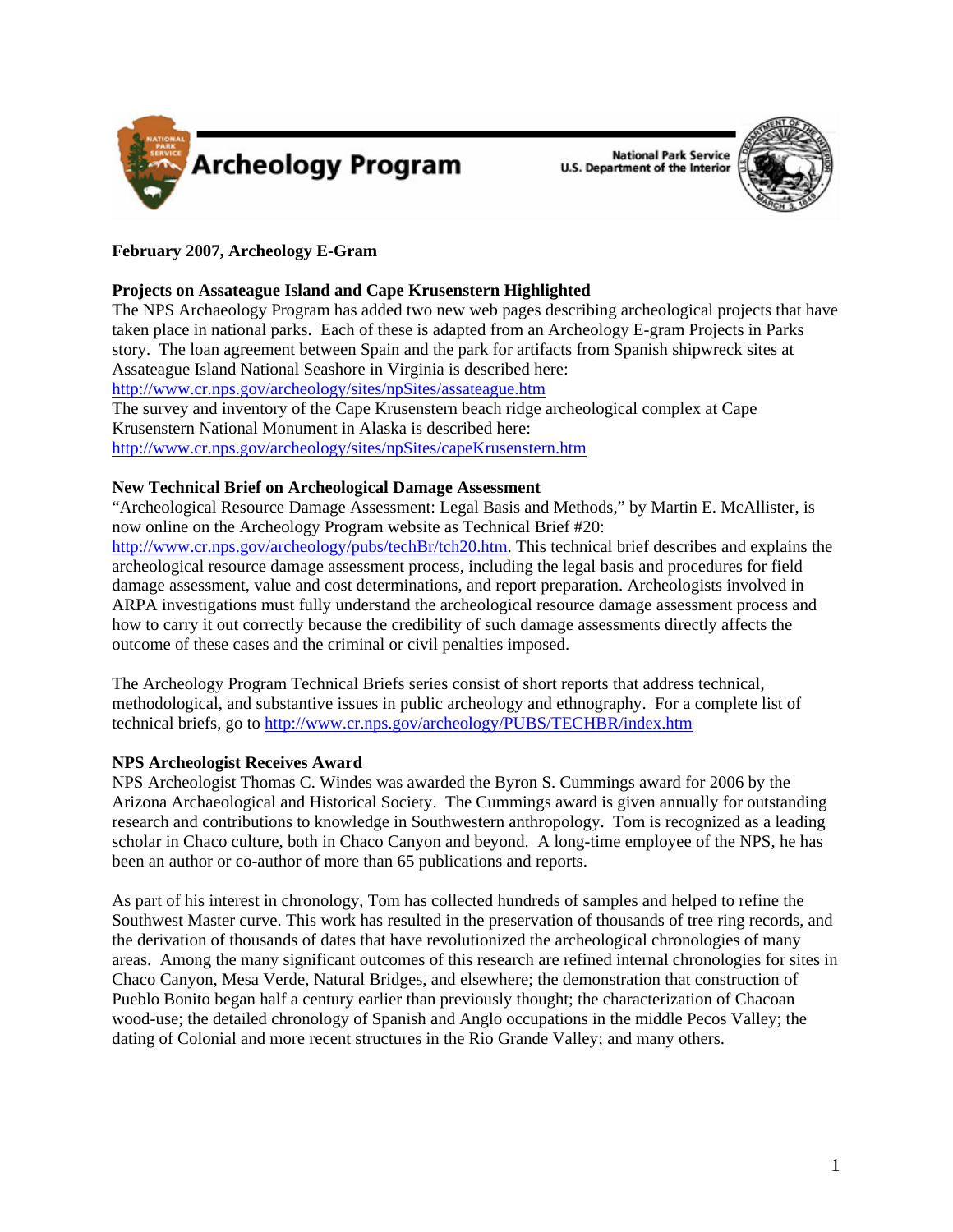#### **AIA Recognizes Contributions by Patty Jo Watson**

The Archaeological Institute of America (AIA) has awarded Patty Jo Watson the Pomerance Award for Scientific Contributions to Archaeology for her interdisciplinary research in paleoethnobotany and ethnoarcheology. Watson's work with paleoethnobotany has been conducted in both Salts Cave, KY, and in the Middle East. Her work in Salts Cave has changed the manner in which eastern North America is studied, and has set a high standard for research in both the New and the Old World. One of the most significant contributions is the refinement and application of flotation technology to the recovery of ancient seeds and small bones. Watson has published many influential works, including *Archaeological Ethnography in Western Iran,* and *Explanation in Archeology: An Explicitly Scientific Approach.* Her service to professional archeology includes work with the American Anthropological Association, the Society for American Archeology, the National Academy of Science, and the Archaeological Institute of America.

#### **New Colonial NHP Historic Jamestowne Visitor Center Opens**

As part of the quadricentennial celebrations, the new Historic Jamestowne Visitor Center opened its doors on January 2, 2007. The 18,000-square-foot facility provides a variety of orientation services, including museum exhibits, audio-visual programs, and personal interpretive services. Interactive museum exhibits tell the story of Jamestowne's 92 years as capital of Virginia. The exhibits within the center are intelligently assembled and offer a compelling personal face to the diverse peoples who occupied the land during Jamestown's early days and its 92-year tenure as the first capital of Virginia.

However, of major appeal is a multimedia show entitled "Jamestowne: America's Birthplace," shown in a circular theater holding 160 seats offering expansive, 180-degree vistas. In the audio-visual "immersion" experience, nine computers control more than 3,000 images as a multi-media overview of Jamestowne's rich history and personalities. It is a wonderfully designed presentation that cleverly blends limited video, still shots, graphics, visual and auditory effects, music, and animation-type movement. For the hearing impaired, the program offers subtitles of the narration and even sound effects and musical style.

The program openly approaches the subject of the initial negative impact the Englishmen from the Virginia Company had on the Powhatan chiefdom and the fact that ancestral Native Americans occupied these lands for more than 10,000 years before the settlers landed. It openly addresses the role colonists played in establishing a slave state society. Despite this, the Jamestowne colonists also gave the future nation positive legacies. Primary among them was the establishment of representative government in 1619.

A new, elevated footbridge leads from the new visitor center to the historic town site, providing a panoramic view of Jamestowne. From the bridge's terminus at the Jamestowne Tercentenary Monument, visitors may visit the Jamestowne Rediscovery archeological excavations or take a stroll through New Towne, site of the Jamestowne's post-fort population center from the 1620s to 1699, when the capital moved to Williamsburg.

For more information about Jamestowne, go to [http://www.nps.gov/jame/index.htm.](http://www.nps.gov/jame/index.htm) David Barna and *Virginia Gazette* writer John Shulson contributed to this news item.

#### **DOI to provide training in Managing Museum Property**

The Interior Museum Program, Department of the Interior (DOI), is sponsoring **Managing Museum Property**, a five day (36 hour) course providing training in the fundamentals of managing museum property. The training targets Federal property managers, interpreters, historians, archeologists, natural history specialists, and other resource specialists with museum responsibilities, as well as staff in repositories that manage Federal collections. Topics to be covered include:

· An overview of the DOI Museum Program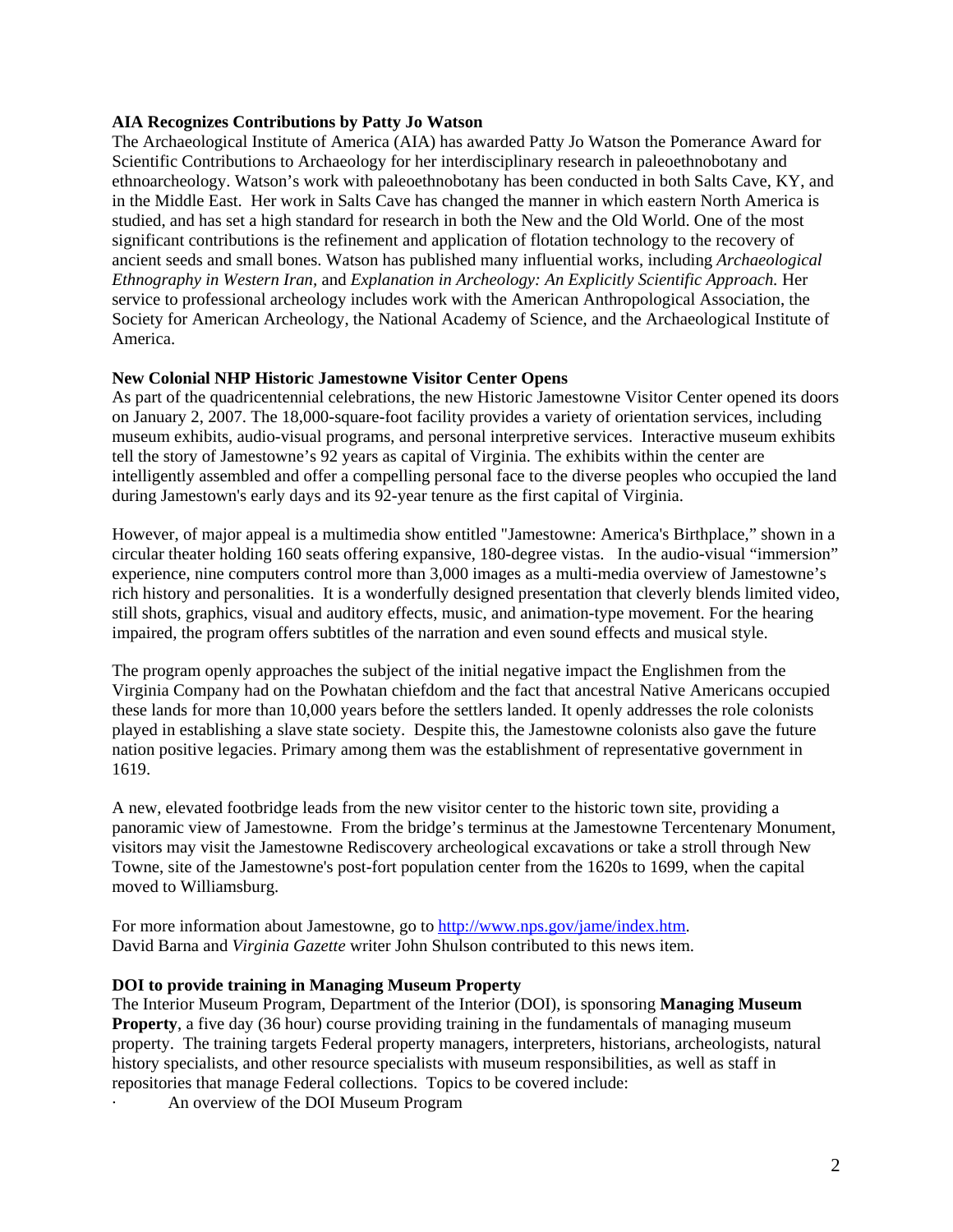- · How Museum Collections Support DOI and Bureau Missions
- · Identifying Museum Property
- Managing Archive Collections
- Guidance on Reporting Requirements
- · Scope of Collections Statements
- · Museum Documentation (Accessioning, Cataloging, Loans, Inventory, Insurance, and Deaccessioning)
- · Museum Collection Preservation (Environmental Factors, Monitoring and Controls, Integrated Pest Management, Handling Museum Objects)
- · Exhibiting and Storing Museum Property
- · Museum Protection (Fire Protection, Security, and Emergency Management)

The class will be held April 2-6, 2007 at the National Park Service's Western Archeological and Conservation Center in Tucson, AZ. There is no tuition for this training event. Additional information and an application can be found at the Interior Museum Program website at <www.doi.gov/museum/managing.html>

**Contact: Ronald C. Wilson,** ronald\_c\_wilson@ios.doi.gov

### **NPS Announces Ocean Park Stewardship Action Plan**

The NPS has announced the release of the Ocean Park Stewardship Action Plan, a comprehensive plan for restoring and maintaining ocean resources in the National Park System for current and future generations.

Supported by President Bush's U.S. Ocean Action Plan and the Department of the Interior, the Ocean Park Stewardship Action Plan was drafted with input from the NPS National Leadership Council, park superintendents and various partners. The plan will focus the organizational and scientific capacity of the NPS on conserving marine, estuarine, and Great Lakes resources in collaboration with state and federal agencies and park stakeholders.

 "This comprehensive program represents our commitment to restore and maintain productive fisheries, habitats, and wildlife in the ocean parks, and ensure the recreational opportunities they afford to hundreds of communities and millions of visitors" said Mary Bomar, Director of the NPS. "I am pleased that the Ocean Park Plan highlights collaborations with the National Oceanic and Atmospheric Administration and private partners, including our recent agreement for a seamless network of ocean parks, wildlife refuges, marine sanctuaries, and estuarine reserves."

The National Park System contains more than 5,100 miles of beaches; coral reefs; kelp forests; wetlands; historic shipwrecks and forts; and other coastal archeological sites. These jewels of the coastal zone attract over 75 million visitors every year. These parks play a critical role in conserving the nation's maritime and Great Lakes heritage. In 74 parks, spanning 25 coastal states and U.S. territories, people come to camp, fish, snorkel, scuba dive, boat, and watch wildlife.

To read and learn more about the Ocean Park Stewardship Strategy and coastal and oceanic parks in the National Park System, visit the **Above and Below the Waves: Coastal and Oceanic Treasures in the National Park System** website at [http://www.nps.gov/pub\\_aff/oceans/conserve.htm](http://www.nps.gov/pub_aff/oceans/conserve.htm).

#### **NPS Archeologist Rob Hommon Retires**

Robert J. "Rob" Hommon, archeologist in the Pacific West Region, retired in September 2005 after 22 years of federal service, 12 of those years with the NPS.